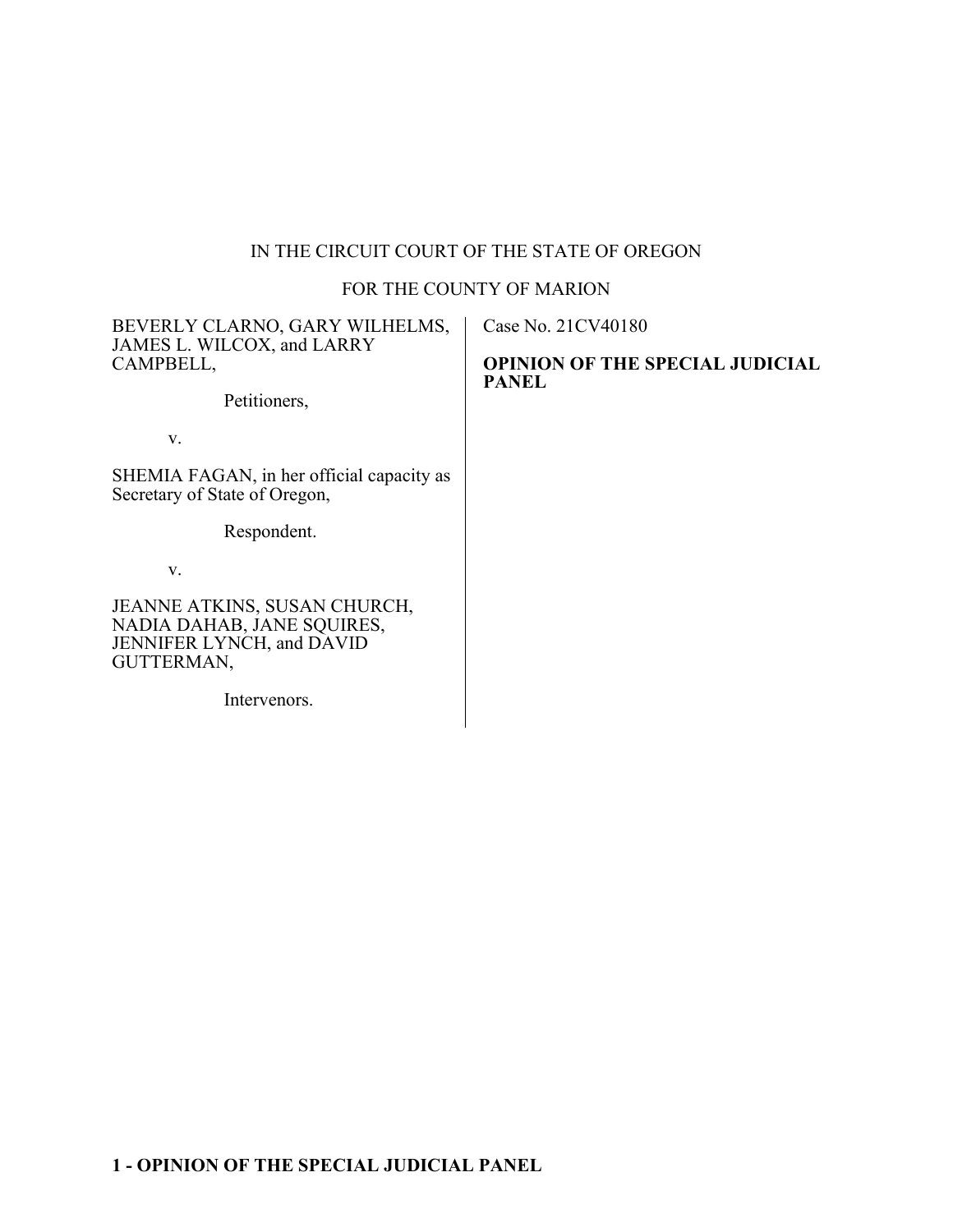#### **Opinion**

On October 11, 2021, Petitioners filed a petition challenging the validity of 2021 Oregon Laws, Chapter 1 (1<sup>st</sup> Special Session) (hereinafter "SB 881"). Pursuant to 2021 Oregon Laws, Chapter 419 (hereinafter "SB 259"), § 1(6), the Chief Justice of the Oregon Supreme Court appointed a Special Judicial Panel (SJP) to hear the petition, consisting of Senior Judge Mary M. James, Presiding, Senior Judge Richard L. Barron, Senior Judge Paula J. Brownhill, Senior Judge William D. Cramer, and Senior Judge Katherine E. Tennyson. *See* Chief Justice Order (CJO) 21-045. The SJP, in turn and pursuant to SB 259  $\S$  1(7)(c), requested appointment of a Special Master, Senior Judge Henry C. Breithaupt, to receive evidence and to prepare recommended findings of fact in 21CV40180. *See* CJO 21-047. The Presiding Judge adopted the Special Master's Recommended Findings of Fact as more fully set out in her Order on Evidentiary and Procedural Matters dated November 15, 2021. The SJP adopts the Special Master's Recommended Findings of Fact and incorporates them by reference into this Opinion.<sup>[1](#page-1-0)</sup>

This matter came before the SJP for oral argument on November 16, 2021. Petitioners, Respondent, and Intervenors appeared by and through their respective attorneys. The parties submitted memoranda of law and responses to memoranda prior to the hearing.

Upon this record, it is the opinion of the SJP that the Petitioners have failed to demonstrate that the legislatively adopted congressional reapportionment plan, SB 881, does not comply with all applicable statutes and the United States and Oregon Constitutions in any of the ways they have asserted. It follows that their petition must be dismissed. *See* SB 259 § 1(8)(a).

<span id="page-1-0"></span><sup>&</sup>lt;sup>1</sup> Special Master's Recommended Findings of Fact and Report (hereinafter "FOF")  $\P$  195 is corrected to read: "Therefore, based on paragraphs 191-194 above, Petitioners' allegation that District 5 stretches across "mountains that can be impassible during winter conditions," Pet.  $\P$ 52 & 101, is not supported by the evidence."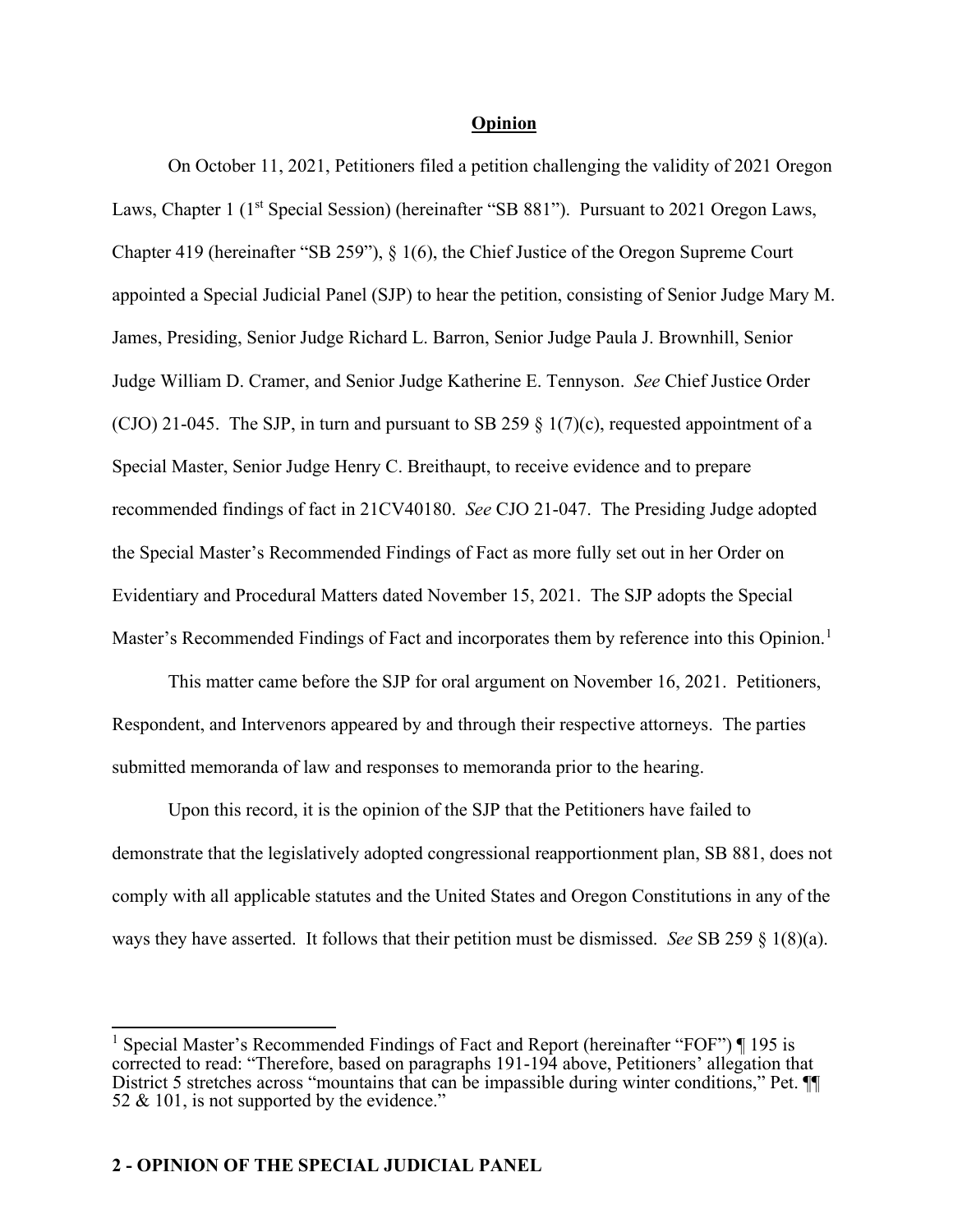Oregon's statutory prohibition on partisan gerrymandering is an important democratic safeguard, one that ensures that the state's citizens are fairly and effectively represented in Salem and, as is the case in Congressional redistricting, in Washington, D.C. ORS 188.010 requires the Legislative Assembly "to consider" a host of competing criteria when apportioning the state into congressional districts:

- (1) Each district, as nearly as practicable, shall:
	- (a) Be contiguous;
	- (b) Be of equal population;
	- (c) Utilize existing geographic or political boundaries;
	- (d) Not divide communities of common interest; and
	- (e) Be connected by transportation links.
- (2) No district shall be drawn for the purpose of favoring any political party, incumbent legislator or other person.
- (3) No district shall be drawn for the purpose of diluting the voting strength of any language or ethnic minority group.
- (4) Two state House of Representative districts shall be wholly included within a single state senatorial district.

"When the Legislative Assembly is able to achieve agreement in this difficult decennial assignment, that achievement is entitled to be respected if possible." *McCall v. Legislative Assembly*, 291 Or 663, 685 (1981). "In reviewing a reapportionment plan adopted by the Legislative Assembly, this court will not substitute its judgment about the wisdom of the plan." *Sheehan/Calderwood v. Legislative Assembly*, 368 Or 739, 744 (2021) (citing *Ater v. Keisling*, 312 Or 207, 213 (1991)).

#### **Senate Bill 259 Standard**

The standard of review set out in SB 259  $\S$  1(8)(a) appropriately reflects the level of deference due a legislatively adopted congressional redistricting plan. Notably, SB 259 does not allow the SJP to substitute its own will for the will of the legislature, nor does it direct the SJP to adopt the best or most fair redistricting plan. The SJP must affirm a legislatively adopted redistricting plan "if the plan complies with all applicable statutes and the United States and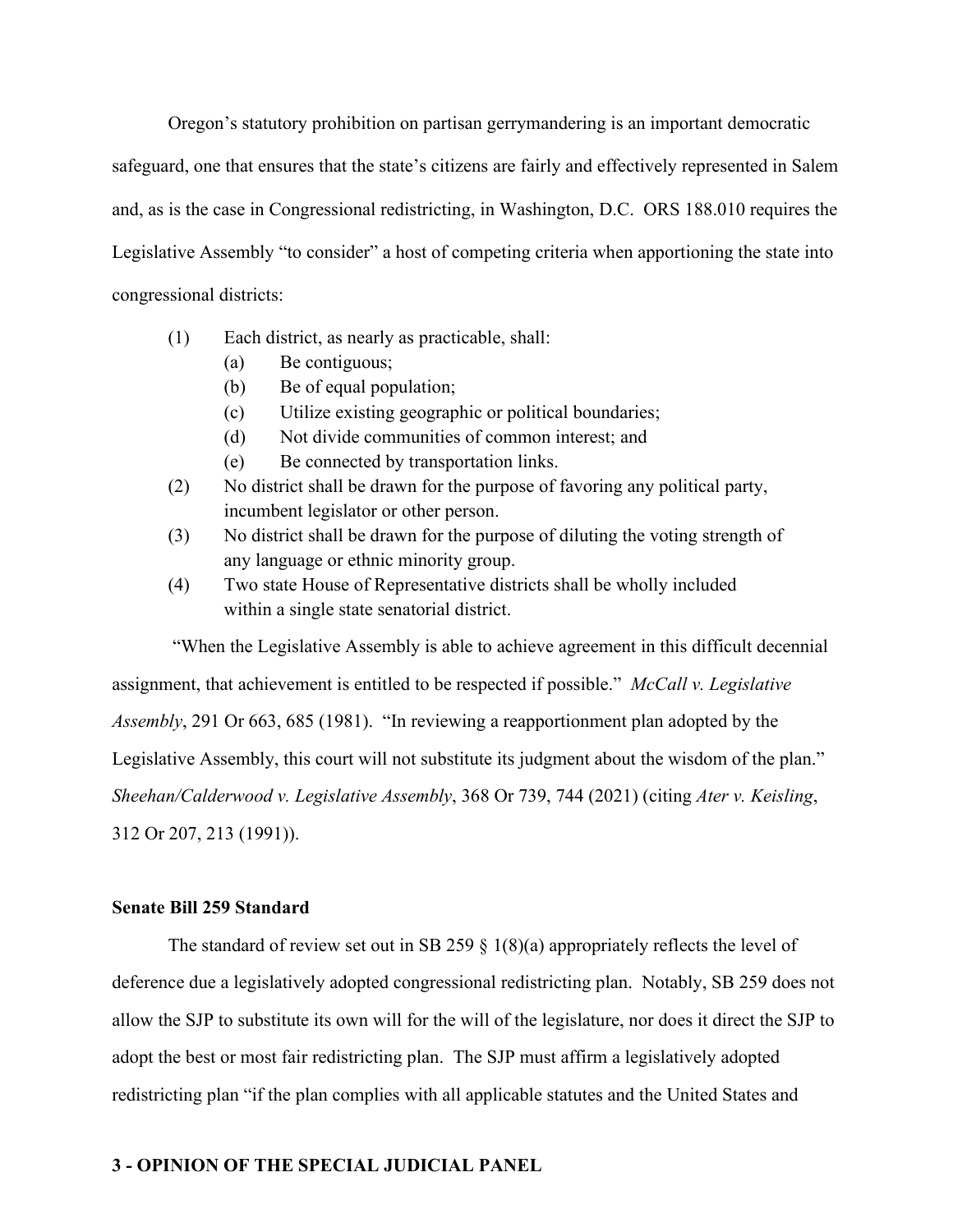Oregon Constitutions." The SJP may create its own reapportionment plan only if the legislatively adopted reapportionment plan fails in one of those respects. *Id.*

## **The Petition**

Petitioners filed a petition challenging the legislatively adopted reapportionment plan and asking the SJP to adopt their alternative plan. *See* Pet. ¶¶ 58-105, *see also* Petitioners' Ex. 1014 (Petitioners' alternative plan). Petitioners assert four claims: two claims allege violations of the statutory redistricting considerations under ORS 188.010, and two claims allege violations of four provisions of the Oregon Constitution. Pet. ¶¶ 58-104.

The first claim alleges that SB 881 violates ORS 188.010(2), which provides that " $[n]$ <sup>o</sup> district shall be drawn for the purpose of favoring any political party, incumbent legislator or other person." Pet. ¶¶ 59-60. Specifically, Petitioners allege that SB 881 was enacted for the purpose of favoring the Democratic Party, Democratic incumbent legislators, and "other person[s]" affiliated with the Democratic Party. Pet.  $\P$  60.<sup>[2](#page-3-0)</sup>

The second claim alleges that SB 881 violates Article 1, sections 8 and 26 of the Oregon Constitution, which guarantee freedom of expression and assembly, respectively. Pet. ¶¶ 78-87. Petitioners allege that those provisions together prohibit partisan gerrymandering. Pet. ¶¶ 78-87.

The third claim alleges that SB 881 violates Article I, section 20, and Article II, section 1—the Privileges and Immunities Clause and the Free and Equal Elections Clause—of the Oregon Constitution. Pet. ¶ 89-94. Petitioners allege that both of those provisions "prohibit the Oregon State Legislature from drawing and adopting a partisan gerrymandered redistricting map," and that SB 881 violates those provisions because it was enacted with impermissible partisan intent and will have an impermissible partisan effect. Pet. ¶¶ 91-93.

<span id="page-3-0"></span> $2$  Petitioners allege, but fail to prove, that the SB 881 map was gerrymandered "to permit Representative Andrea Salinas, a member of the House Redistricting Committee and a Democrat leader in the Legislative Assembly, to run for election in District 6." Pet. ¶ 69. Petitioners have offered no evidence whatsoever to support their allegation and appear to have abandoned it. *See* Petitioners' Proposed FOF (omitting any proposed finding that map was gerrymandered for Salinas's benefit).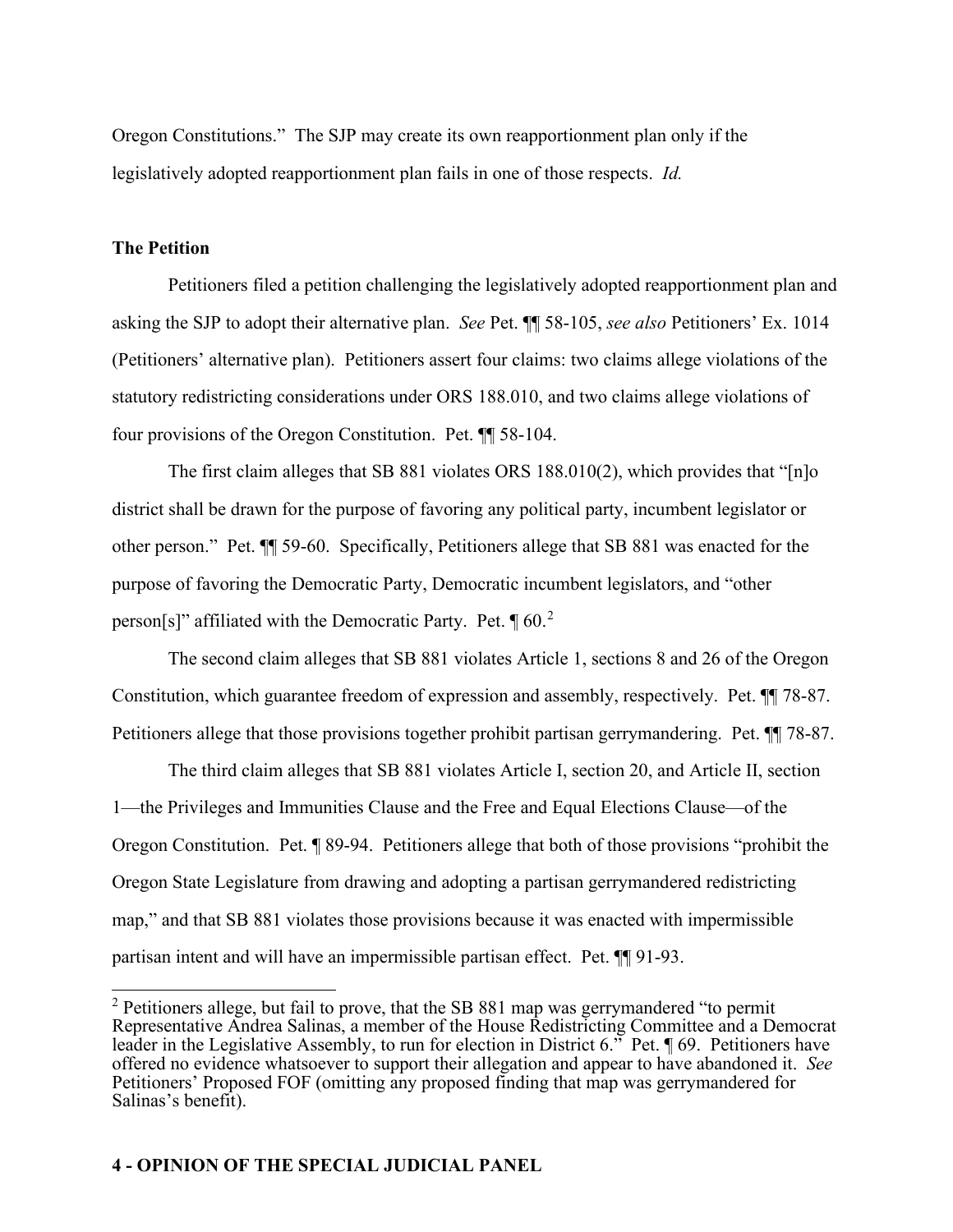The fourth claim alleged that SB 881 violates ORS 188.010(1) (requiring consideration of five criteria: contiguity, equal population, existing geographic or political boundaries, communities of common interest, and transportation links). Pet. ¶¶ 96-97. Petitioners voluntarily dismissed their fourth claim, but the evidence of whether the Legislative Assembly considered these criteria remains relevant as described below. *See* Order dated November 1, 2021. Petitioners do not allege violations of the United States Constitution.

On October 18, 2021, Respondent filed her Answer and Affirmative Defenses, and six Intervenors filed an Intervention Petition in support of SB 881. On November 3, the Presiding Judge granted a request by the Oregon Farm Bureau Federation (OFB) to appear as *amicus curiae*. *See* SB 259 § 1(7)(b). OFB filed a brief on November 10, 2021.

#### **Burden of Proof**

Petitioners bear the burden of 1) producing evidence to support their claims that SB 881 does not comply with all applicable statutes and the Oregon Constitution, and 2) proving their claims by a preponderance of the evidence. *See* ORS 40.105 ("A party has the burden of persuasion as to each fact the existence or nonexistence of which the law declares essential to the claim for relief or defense the party is asserting."); ORS 10.095 ("[I]n civil cases the affirmative of the issue shall be proved, and when the evidence is contradictory, the finding shall be according to the preponderance of evidence[.]").

#### *Hartung* **Standard of Review**

The SJP will void the Legislative Assembly's plan only if we can say, based on the record, that that body either did not consider one or more of the ORS 188.010 criteria set out in ORS 188.010, or, having considered them all, made a choice or choices that no reasonable legislature would have made. *Sheehan*, 368 Or at 744 (citing *Hartung v. Bradbury*, 332 Or 570, 587 (2001)). As discussed above, the party challenging a reapportionment plan has the burden to show that one of those circumstances is present. *Id*.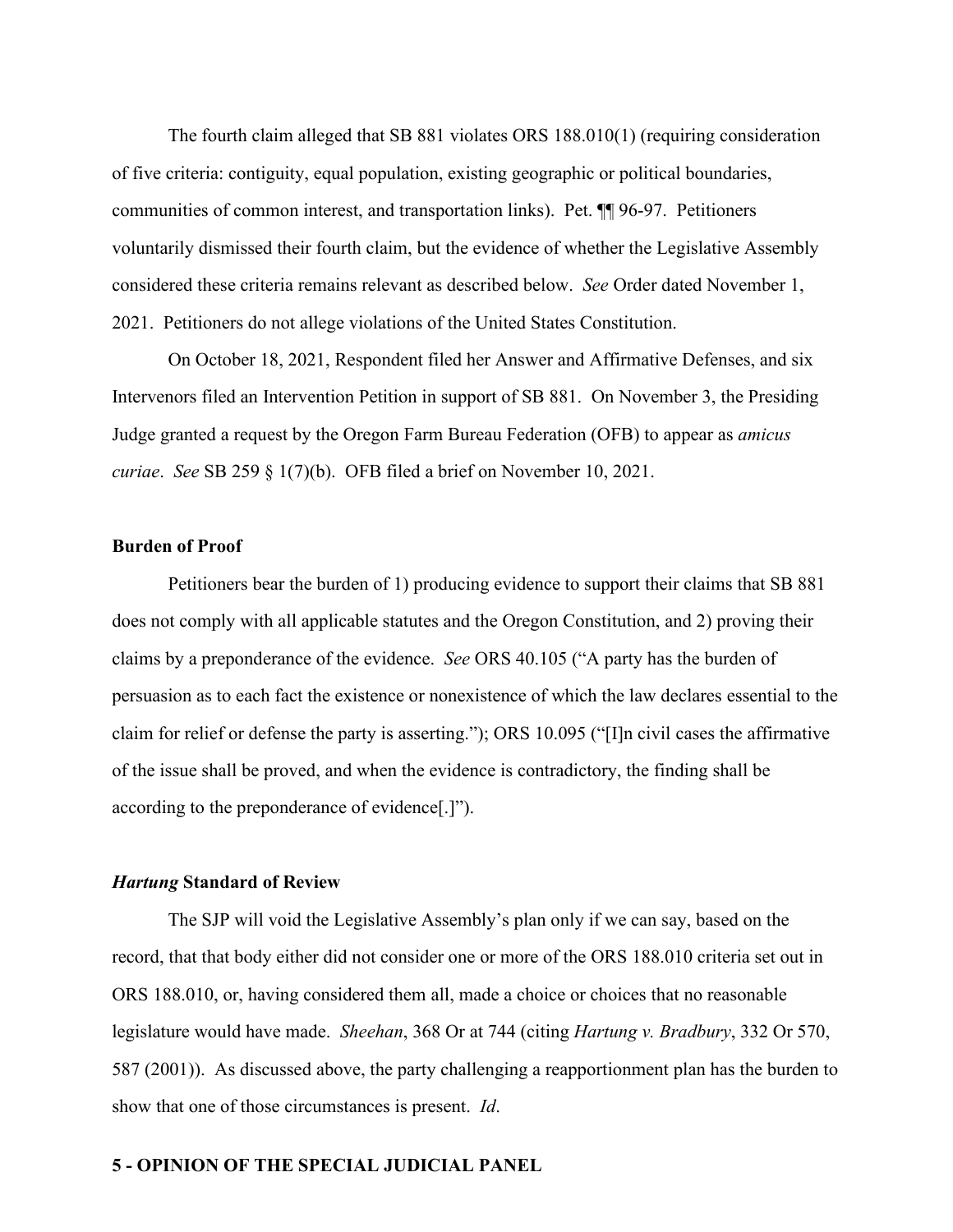#### **First Prong**

*Hartung* establishes a two-prong test for compliance with ORS 188.010 criteria. The first prong is whether the Legislative Assembly considered all of the ORS 188.010 criteria. Petitioners' only statutory claim for relief arises from ORS 188.010(2), which states: "No district shall be drawn for the purpose of favoring any political party, incumbent legislator or other person."<sup>[3](#page-5-0)</sup> Insofar as Petitioners seek a determination that SB 881 is void in its entirety and have not challenged any one district in particular, they presumably mean to convey that all the legislative districts set out in SB 881 were drawn for purposes that ORS 188.010(2) prohibits.

Petitioner's evidence regarding partisan purpose is only that some Service Employees International Union Local 503 (SEIU) members were aware that publicly available modeling tools rating various proposed maps were discussed with some members of the Legislative Assembly. The Legislative Assembly considered input from various sources concerning the likelihood that the maps would get sufficient Republican support to obtain a vote. FOF  $\P$  218, 220-222. Such evidence is insufficient to show the Legislative Assembly failed to consider any statutory criteria.

When considered in the light of the facts related to ORS 188.010(1), it is clear that there are logical reasons for drawing district lines in the manner that SB 881 did. *See Sheehan*, 368 Or at 759. Evidence that the Legislative Assembly drew district lines to keep specific communities of interest together rebuts claims that the Legislative Assembly had a partisan purpose. On this record, the Legislative Assembly heard and received a remarkable volume of evidence from Oregon citizens, considered it, and made adjustments to the draft maps in response to public testimony. Some of the adjustments made to the final map included efforts to keep Portland's historic black neighborhoods within the same district and to avoid splitting tribal reservations into multiple districts. These adjustments remained faithful to the ORS 188.010(1) criteria, and impacted districts containing portions of the Portland area and Bend, among other communities.

<span id="page-5-0"></span><sup>3</sup> *See* Petitioners' First Claim for Relief.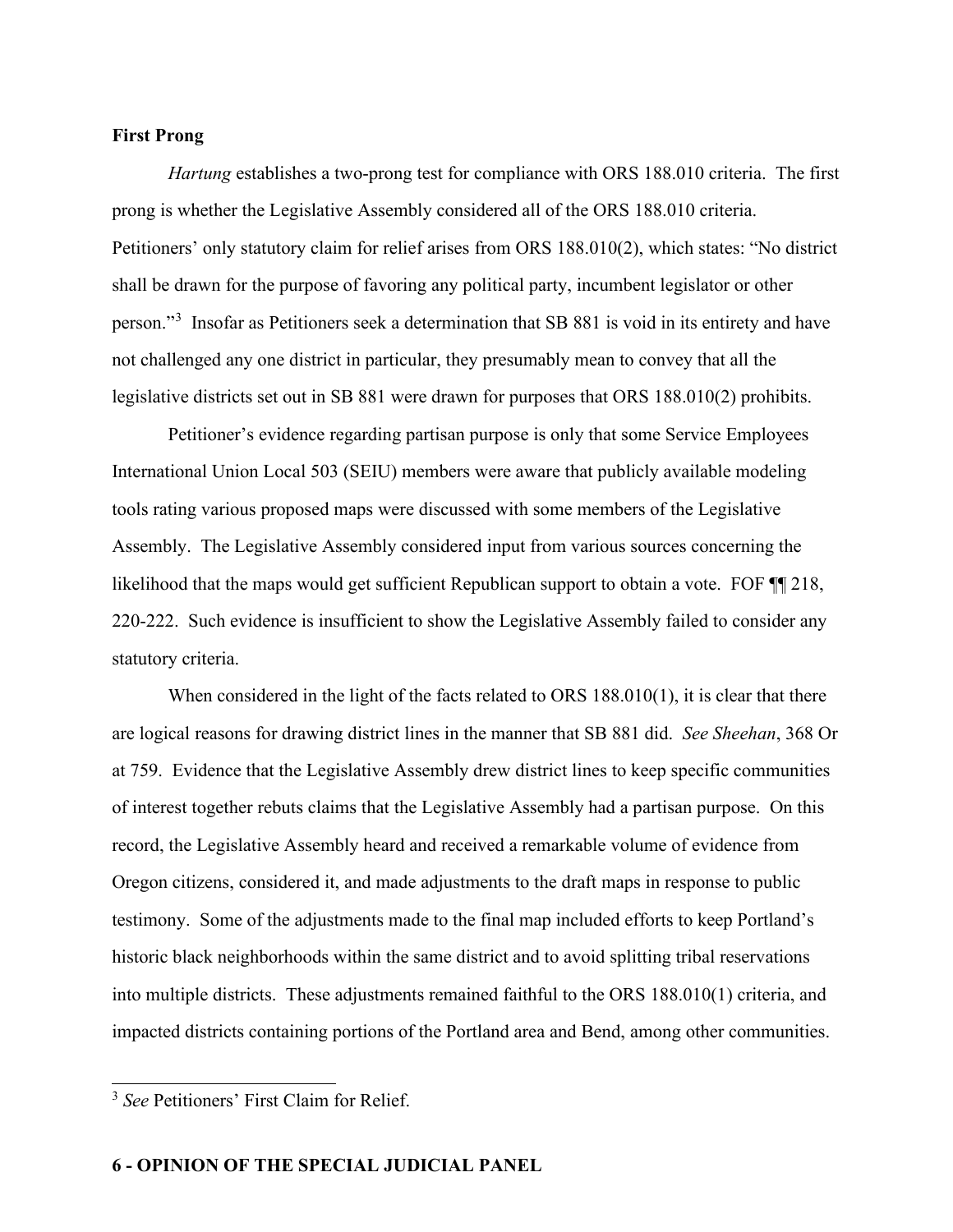The abundance of public scrutiny and input, and consistent presence of legitimate markers for drawing lines refutes the charge that partisan gerrymandering controlled the process. The metrics for the enacted map demonstrate that this map is well within the range of historic maps that have been adopted by prior legislative assemblies or courts. The evidence included expert testimony which compared 50 years of Oregon's history with congressional districting. That evidence demonstrated that the enacted map was well within the range of plans that legislatures and courts have adopted in Oregon for the past 50 years and that the enacted map is more favorable to Republicans than any map since 1990. FOF 264-269. Thus, the plan satisfies the first prong of the *Hartung* test.

#### **Second Prong**

The second prong of the *Hartung* analysis requires the SJP to determine whether the Petitioners have met their burden to prove that the Legislative Assembly made a choice or choices that no reasonable legislative assembly would have made.

Petitioners hinge much of their case on what they view as compelling evidence of the Legislative Assembly's unlawful partisan purpose but their arguments suffer from numerous legal and factual deficiencies. The legal standard they propose ignores Oregon precedent and misapplies the caselaw on which they do rely and the evidence they point to is exaggerated, mischaracterized, or both. Ultimately, the extensive record in this case establishes that, far from being motivated by partisan purpose, the Legislative Assembly drew the enacted map based on public input and neutral criteria—resulting in a fair map that was not drawn for a partisan purpose.

There is no evidence that the Legislative Assembly made unreasonable choices in the application of ORS 188.010. The Legislative Assembly had sound reasons for the various linedrawing choices they made, including and especially the decisions to divide the Portland area among four districts and place Bend in the Fifth Congressional District. Straightforward application of *Hartung* thus forecloses Petitioners' claim under ORS 188.010(2).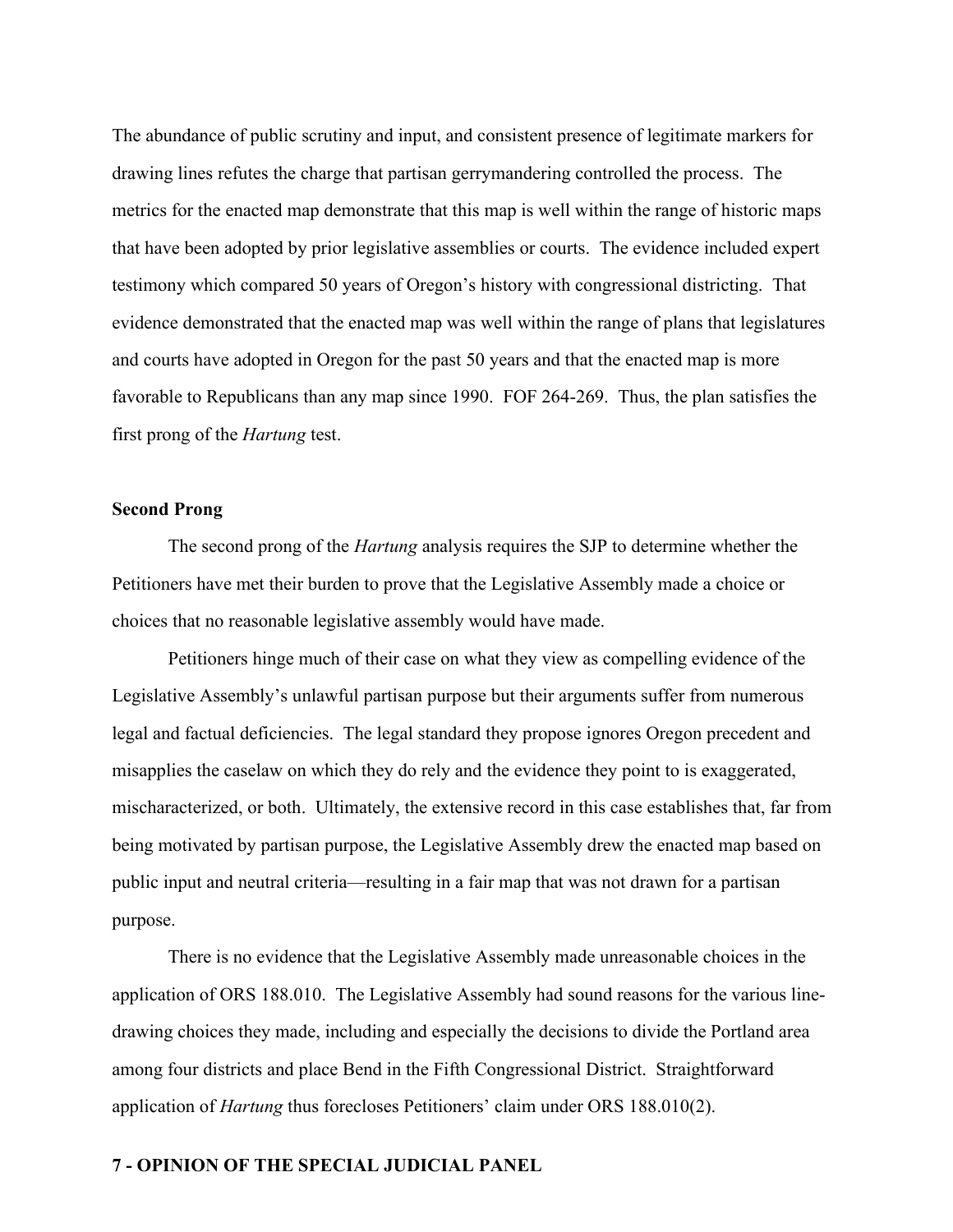#### **Assessing Partisan Purpose**

Petitioners argue for a *per se* determination of partisan purpose whenever a reapportionment plan is passed by a party line vote. That is, if only one party voted in favor of the adopted plan, the SJP should presume the plan impermissibly favors that party. We reject Petitioners' request that we adopt a *per se* rule that a party-line vote is enough to establish a violation of Oregon law. Nor do we find that the court is not up to the challenge of giving careful consideration to the record and applying legal constructs to decide whether the congressional districts in SB 881 were drawn for a partisan purpose. We respect the legislative process in Oregon and decline to adopt the cynical view that all politics are dirty politics. That is simply not the Oregon experience or legacy.

We are not inclined to scrutinize the political mechanisms of the legislative process as a fundamental issue of separation of powers. Such a standard would vest in the minority party absolute control of whether a plan will be presumed to unlawfully favor a political party. A minority party could simply vote against any plan along party lines, regardless of the merits of the plan, and thereby create a presumption of improper purpose. Thus, we conclude that the details of the vote do not tell us anything about the quality of the plan.

The contours of the new congressional districts reflect, to the extent possible, the historic boundaries of past districts. This fidelity to previous plans is particularly apparent when considering the enacted map's division of the Portland area. The division of the Portland area among four congressional districts is a key theme of Petitioners' case. *See, e.g.*, Petitioners' Mem 8, 11-12, 18-19, 22, 39. But even setting aside the neutral justifications for dividing the Portland area among multiple districts, Petitioners ignore that this mapmaking decision has long been a feature of Oregon's congressional maps.

In 2001, Judge Jean Maurer adopted a congressional map in which three of the state's five districts contained parts of the Portland area, explaining that this map "minimize[d] disruption of the existing congressional districts and better complie[d] with the statutory criteria of ORS 188.010." *Perrin v. Kitzhaber*, No. 0107-07021, slip op. at 11 (Multnomah County Cir.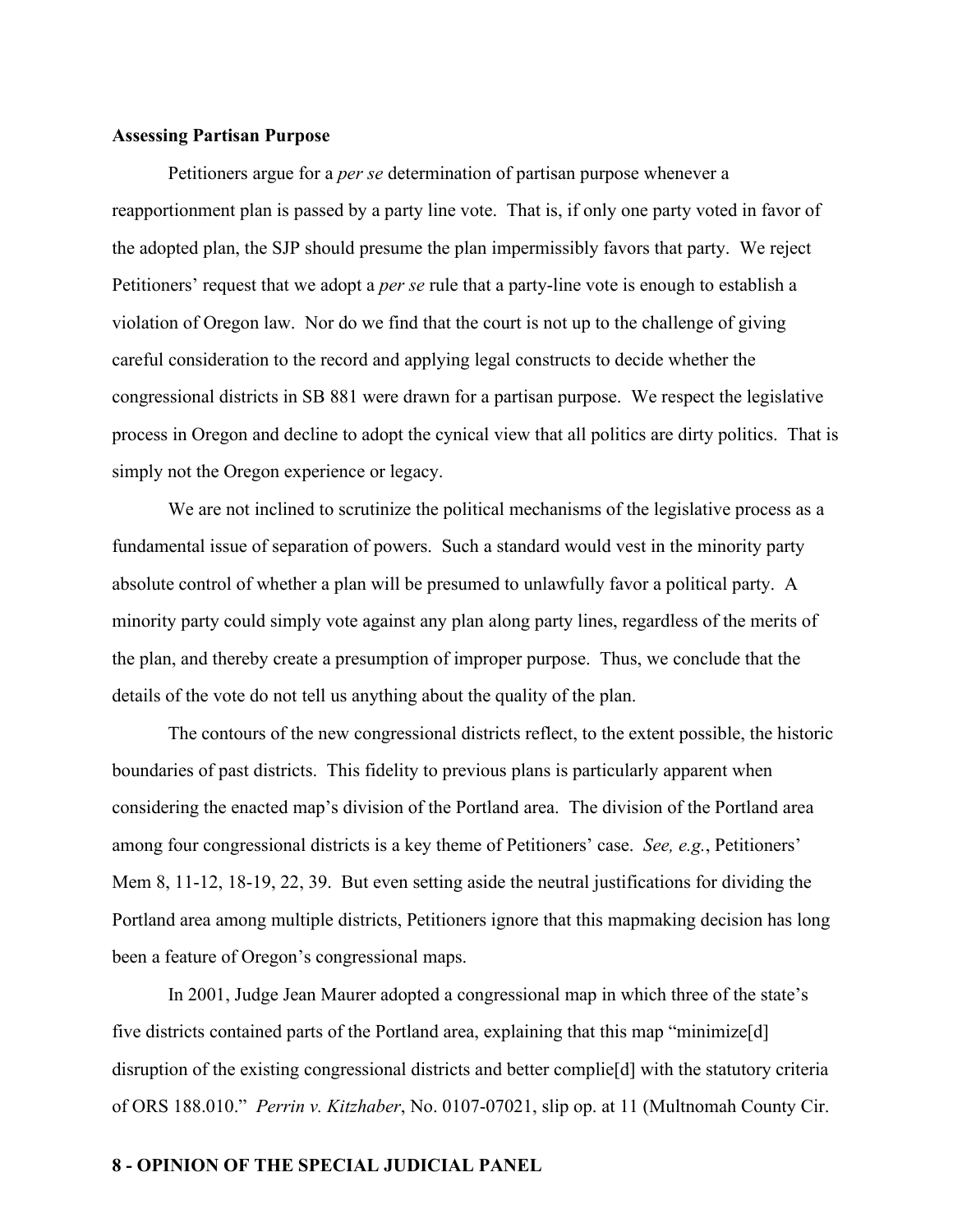Ct., Oct. 25, 2001). Ten years later, bipartisan votes of the Legislative Assembly approved a congressional plan that again split the Portland area among multiple districts. *See* Ex. 3017-R (showing SB 990 (2011) vote tally); Ex. 3017-Q (historical congressional district maps). By way of illustration, the City of Portland's population does not lend itself to a single district. While over two-thirds of the population (67%) reside in District 3 and nearly one quarter (24%) resides in District 1, whose constituents share affinity with the Port of Portland, the Columbia River, and the North Coast economies, the other two districts include only 8.2% of Portland, and .5%, respectively. Ex. 3018-C, Drazen testimony 56:10-15 (Oregon House floor discussion, Sept. 27, 2021). Petitioners do not explain how the small and diminutive shares of Portland voters within other districts constitutes gerrymandering or would make a difference in elections. Far from reflecting a partisan purpose, the enacted map's treatment of the Portland area—and the state as a whole—is consistent with prior maps adopted with both judicial imprimatur and bipartisan support.

Petitioners sound the same theme in relation to Bend being placed in District 5, which crosses the Cascades. SB 881 is not the first time a congressional district has crossed a mountain range. *See* Ex. 3004-A (Amended Decl. of Les AuCoin, Exhibit 1). Petiftioners did not show that the Legislative Assembly did not consider the criteria in ORS 188.010(1) or that its conclusions were those that no reasonable legislature would make.

#### **Assessing Partisan Effect**

Petitioners urge us to find that the enacted plan will result in an impermissible partisan effect, and to infer from that effect that the Legislative Assembly drew the districts with a partisan purpose. We address that argument without deciding whether partisan effect can ever be proof of partisan purpose, because we determine that Petitioners have not proven that the enacted plan will have an impermissible partisan effect.

The enacted map's consistency with previous maps demonstrates the plan's lack of impermissible partisan effect. As the testimony of Dr. Paul Gronke demonstrates, the enacted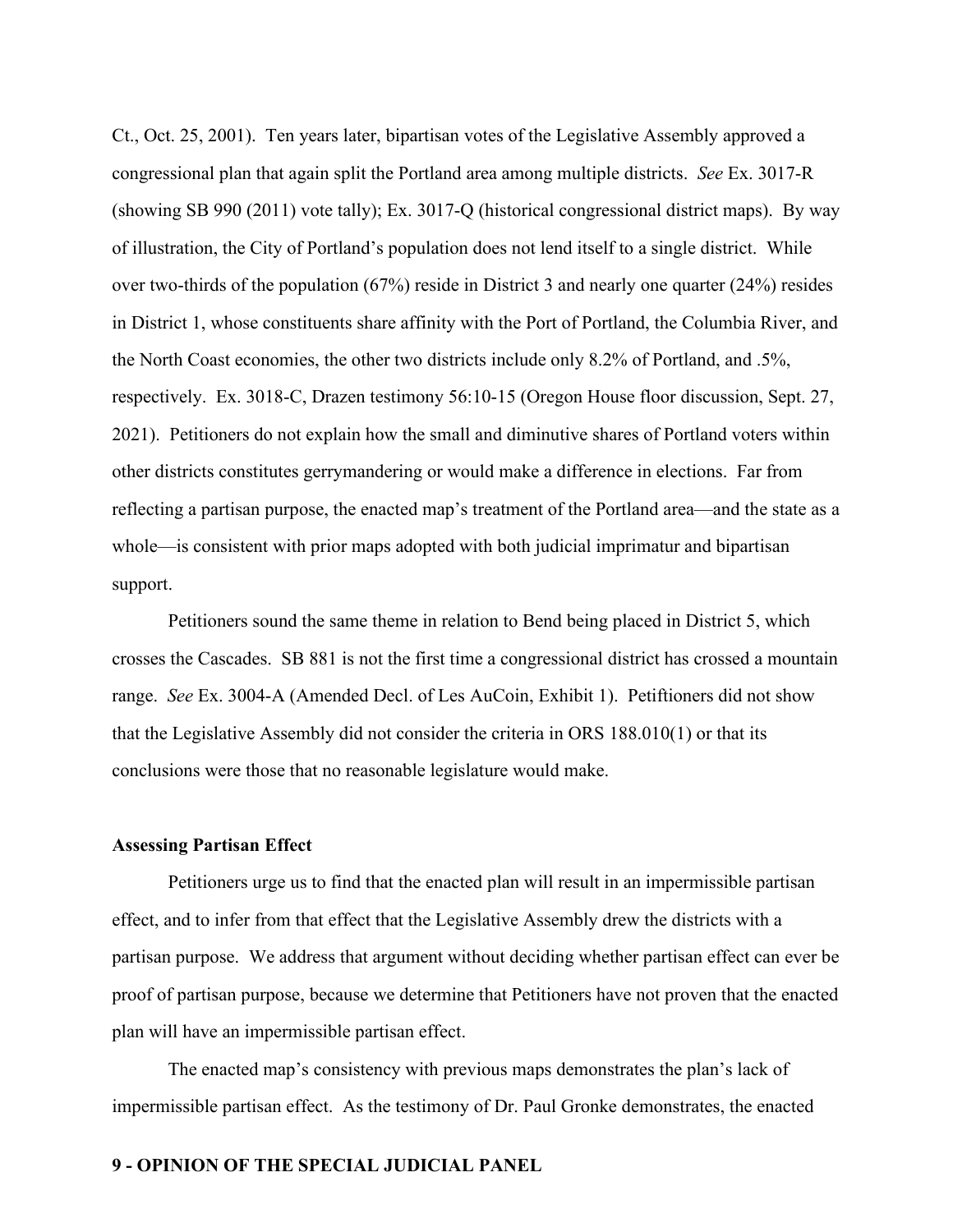map's efficiency gap[4](#page-9-0) —Petitioners' preferred metric for measuring partisan bias—"falls well within the range of plans that have been used in the state for the past fifty years." FOF 265. "Dr. Gronke similarly found that, converting the efficiency gap into seats, '[t]he level of "bias" in the [Enacted Map] is comparatively small' and 'within the range of all these past plans," while "in terms of declination<sup>[5](#page-9-1)</sup>, the Enacted Map 'is a significant improvement over plans that have been in place since 1990, and the estimated value falls well within the range of plans that have been in place for a half-century.'" FOF 266-67 (alterations in original) (quoting Ex. 3002 ¶¶ 26-27 (Decl. of Dr. Gronke)).

Dr. Gronke's findings are illuminating. They indicate that, because any bias that might exist in the enacted map has recurred for the past half-century, it is likely attributable to Oregon's unique political geography. "[S]pecifically, 'Democratic strength in the state, the geographic concentration of many of the Democratic voters in the Portland metro region and the Willamette Valley, and the geographic concentration of many Republican voters in central and eastern Oregon.'" FOF ¶ 269 (quoting Ex. 3002 ¶ 30 (Decl. of Dr. Gronke)). And his conclusions strongly suggest that any measurable bias is *not* the result of partisan machinations, since this same bias can be measured in maps enacted by the judiciary and bipartisan majorities of the Legislative Assembly—which are unlikely to enact congressional plans for political advantage.

Turning briefly to issues raised by the *amicus curiae*, it is evident on the record that the Legislative Assembly considered the importance of drawing districts with both rural and urban elements. FOF ¶¶ 59, 62, 101, 156-60. Indeed, because Oregon has only six congressional districts, "each will necessarily include diverse communities of interest. A plan that includes within one district communities having vastly different concerns does not violate either statutory

<span id="page-9-0"></span><sup>&</sup>lt;sup>4</sup> "Efficiency gap" measures the difference in "wasted" votes between the two parties. FOF  $\P$ 236-37, 262(a), 284.

<span id="page-9-1"></span> $<sup>5</sup>$  "Declination" expresses the number of votes needed to gain seats for an advantaged political</sup> party compared to a disadvantaged party. FOF ¶ 262(b).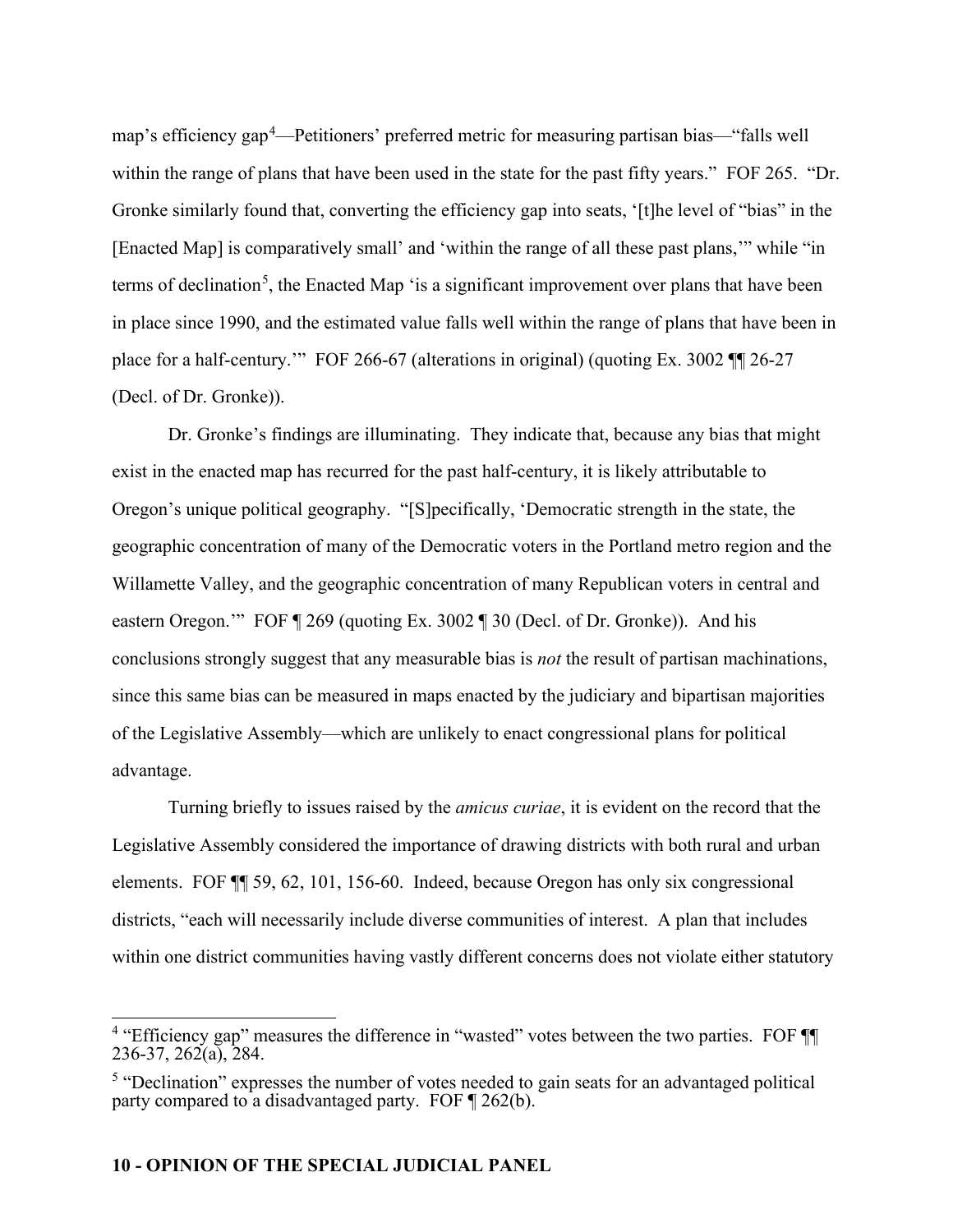or constitutional requirements." *Perrin v. Kitzhaber*, No 0107-07021, slip op at 6 (Multnomah Cnty Cir Ct, Oct 25, 2001). There is no evidence that rural interests were disrespected. To the contrary, SB 881 amplifies rural voices by including substantial rural and agricultural communities in all six of Oregon's congressional districts, thus ensuring that each of Oregon's members of Congress represents rural interests and concerns.<sup>[6](#page-10-0)</sup>

In short, neither the enacted map as a whole nor its component parts are novel or anomalous. The new congressional districts instead reflect and build upon previous maps drawn by a variety of mapmakers, while taking into account demographic changes over the last decade and the population growth that necessitated adding a district. FOF ¶¶ 2-3, 36.

## **Testing Partisan Effect Through Metrics**

Petitioners urge the SJP to adopt a *per se* test that any plan with at least a 7% efficiency gap score has an impermissible level of partisan effect. Although Petitioners point to what they see as strengths of this approach, for example, administrability and ease of calculation, this *per se* test has several shortcomings.

Although Petitioners claim that the test is easy to calculate and administer, the record in this case belies that claim. Petitioners' expert, Dr. Thomas Brunell, performed an efficiency gap analysis of SB 881 on two occasions. On the first occasion, Dr. Brunell concluded that the efficiency gap score of the enacted map was 19.85%. On the second occasion, and using a different set of election results as inputs, Dr. Brunell reassessed the efficiency gap score and concluded a rating of 7.76%. *See* Special Master's Recommended Findings of Fact ¶301. Other experts in the case also assessed the efficiency gap score of the map and came to varying conclusions. Dr. Gronke's historical comparison confirmed that the enacted map's estimated efficiency gap "falls well within the range of plans that have been used in the state for the past fifty years." FOF ¶ 265 (quoting Ex. 3002 ¶ 25 (Decl. of Dr. Gronke)).

<span id="page-10-0"></span><sup>6</sup> *See* Ex. 3004 (Decl. of Les AuCoin); Ex. 3004-A (Amended Decl. of Les AuCoin); Ex. 3013 (Decl. of Joan Mooney).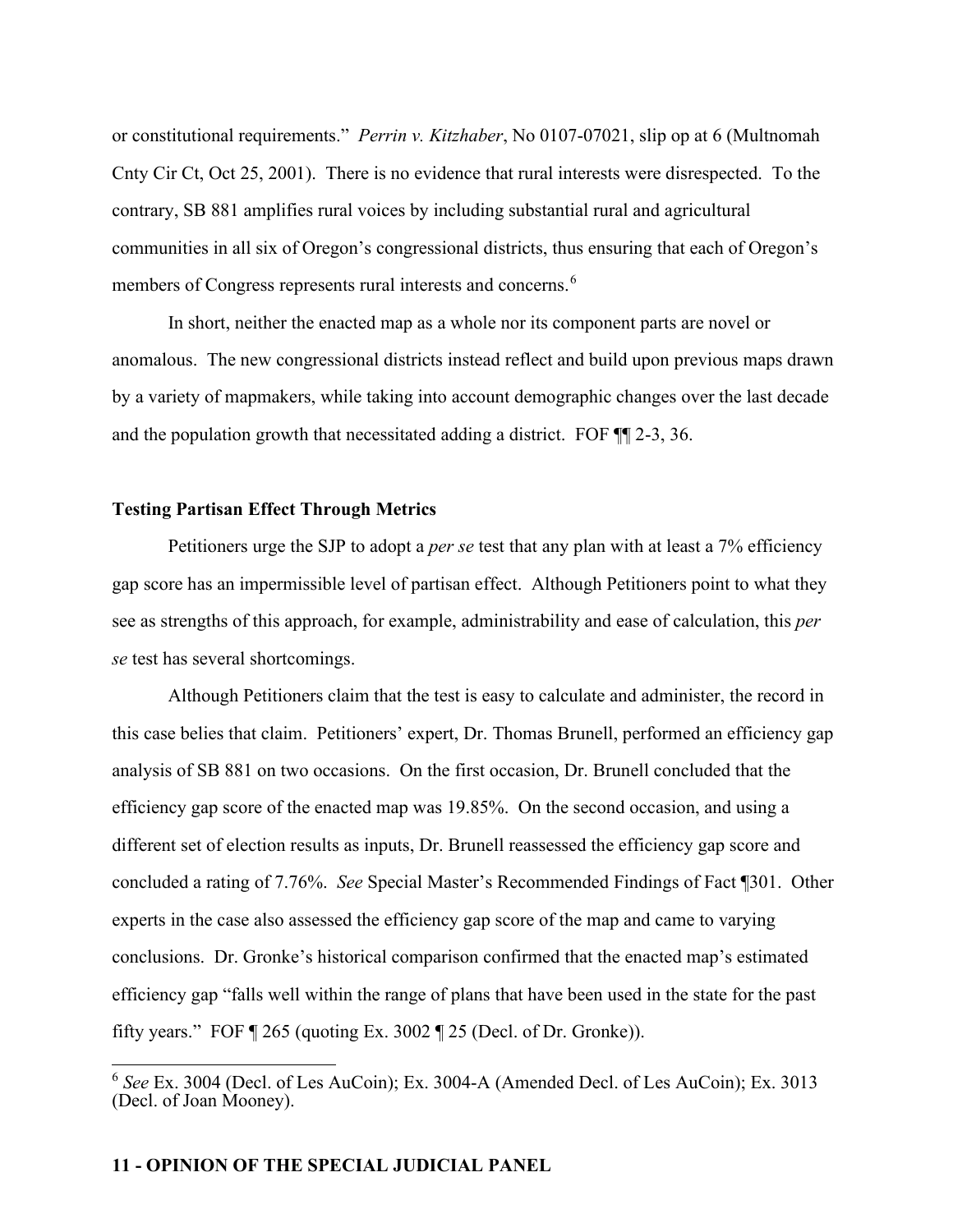Even if we were tempted to adopt the efficiency gap analysis as the basis for determining whether a map has an impermissible partisan effect, we cannot conclude from the record what the appropriate inputs ought to be. That is, must an efficiency gap analysis include all statewide races from the prior decade? Should only U.S. Congressional races be considered? Or only Governor's races? Are some election results simply "outliers" that should be thrown out? Other shortcomings of relying on the efficiency gap analysis exist, particularly in a state with fewer than seven electoral districts. FOF ¶ 238-239. Respondent and Intervenors' experts agreed. They demonstrated that the metric is easily manipulated, dependent on the types of past election results that measure vote distribution which go into the calculation of votes that do not contribute to an election win between the two parties. FOF ¶ 236. The most commonly accepted standard in political science to judge the partisan fairness of voting districts for a legislature is partisan symmetry. The efficiency gap metric does not measure partisan symmetry<sup>[7](#page-11-0)</sup> or any other quantity of the seats-vote curve. In his testimony and report, Dr. Katz explained why partisan symmetry is accepted and reliable, in contrast to the efficiency gap metric. FOF ¶¶ 231, 237. While "simple math" is understandable at an elementary level, it does not help to analyze Oregon's success in achieving political fairness for voters. Oregon voters deserve the competent, reliable tests Respondent and Intervenors provided and which courts should expect.

Given these deficiencies, we decline to adopt a 7% efficiency gap threshold as a *per se* measure of improper partisan effect, and we note that no other court has adopted this *per se* test. Instead, we agree with Respondent and Intervenors that the SJP should consider multiple metrics for measuring partisan effect rather than relying on one imprecise metric. The weight of the expert evidence indicates that the enacted reapportionment plan does not have an impermissible partisan effect. Using well established metrics, the enacted map is well within the range of

<span id="page-11-0"></span> $7$  "Partisan symmetry" is the test for whether a districting scheme is neutral with respect to a party and which refers to the share of legislative seats a party can expect to win if it earns a given share of the statewide vote. FOF ¶ 274.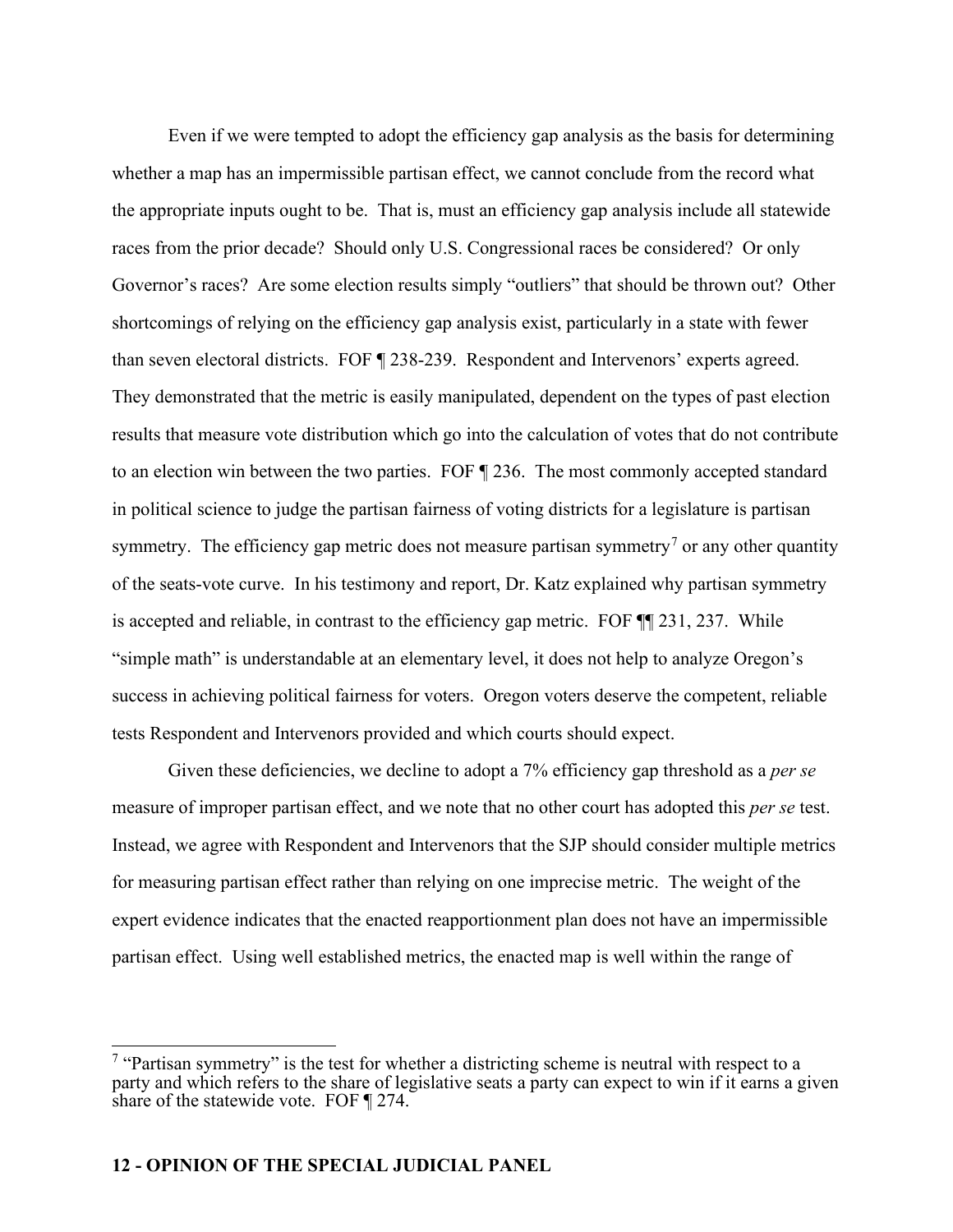partisan symmetry and fairness measures produced by historic maps of Oregon's congressional districts. FOF ¶ 270.

Based on the adopted findings of fact and the reasoning above, the SJP concludes that Petitioners have failed to meet their burden to prove impermissible partisan effect by a preponderance of the evidence. Petitioners have not demonstrated that the Legislative Assembly made choices that no reasonable legislative assembly would have made. Thus, the plan satisfies the second prong of the *Hartung* test. Having satisfied both prongs, SB 881 passes scrutiny with respect to the ORS 188.010(2) challenge.

#### **Constitutional Claims**

Petitioners allege two constitutional violations. Petitioners' second claim alleges that SB 881 violates Article 1, sections 8 and 26 of the Oregon Constitution, which guarantee freedom of expression and assembly, respectively. Pet. ¶¶ 78-87. Petitioners allege that those provisions together prohibit partisan gerrymandering. Pet. ¶¶ 78-87. The third claim alleges that SB 881 violates Article I, section 20, and Article II, section 1—the Privileges and Immunities Clause and the Free and Equal Elections Clause—of the Oregon Constitution. Pet. ¶ 89-94. All parties agree that the test for either of these claims is a partisan purpose plus effects test. Having reached the conclusion that Petitioners have failed to meet their burden of proof as to partisan purpose or effect, the SJP dismisses both of Petitioners' constitutional claims without further discussion.

#### **Conclusion**

The SJP unanimously concludes that the Petitioners in this case have failed to meet their burden of persuasion on their claims that SB 881 does not comply with all applicable statutes and the Oregon Constitution. The SJP concludes that SB 881, the enacted map, reflects Oregon's previous congressional maps in both design and effect, resulted from a robust deliberative process and careful application of neutral criteria set forth in ORS 188.010(1), and